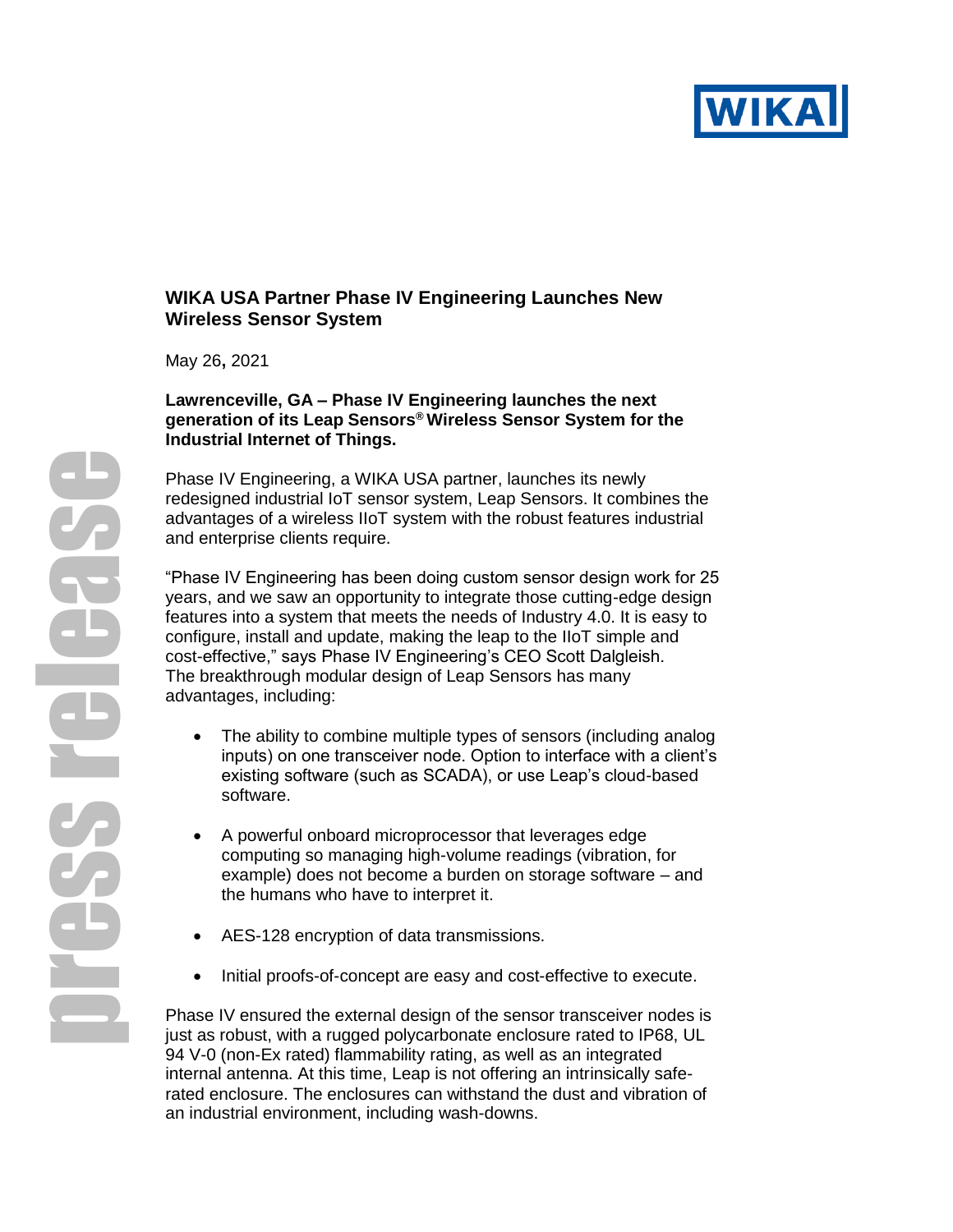

"Because of our streamlined design and installation process, our customers typically see an ROI within three months," says Dalgleish. "A client who installed our motor sensor system detected a motor that was about to fail within the first two weeks after installation, turning what could have been a \$200,000 loss--downtime, lost product, replacement expense-- into a manageable \$3,500 scheduled repair. We are proud to know we are producing real results." Learn more about Leap Sensors in this **blog post**, or on **Phase IV's website**.

#### **About WIKA**

For 75 years, WIKA has continuously advanced instrumentation for pressure, temperature, level, and flow measurement. Leveraging decades of experience, we developed a broad selection of stock and custom instrumentation as well as engineering services to support plant safety, productivity, and profitability. A global leader in lean manufacturing, WIKA has manufacturing locations around the globe, which enables flexibility and the ability to meet high delivery demands. [www.wika.us](http://www.wika.us/)

# **About Phase IV Engineering**

Phase IV Engineering, Inc. has been a pioneer in wireless sensing for over 28 years. Their latest Leap Sensors® product line leverages the team's expertise with wireless technology and edge computing. It is a complete, adaptable system that meets the demanding needs of industrial clients. Phase IV offers both off-the-shelf and customized systems for specific industrial applications. For more information, visit [www.phaseivengr.com.](file:///C:/Users/swenande/marketing/New%20folder/www.phaseivengr.com) Follow us on [Twitter,](https://twitter.com/PhaseIVEngr) [LinkedIn](https://www.linkedin.com/company/phase-iv-engineering/about/) and [YouTube.](file:///C:/Users/Susan/AppData/Local/Microsoft/Windows/INetCache/Content.Outlook/KZ1C8V85/youtube.com/c/PhaseIVEngineering)

Number of characters: 2,754 Key word: Industrial Internet of Things

# **Manufacturer**

WIKA Instrument LP 1000 Wiegand Boulevard Lawrenceville, GA 30043, USA Tel: 1-888-945-2872 info@wika.com [www.wika.com](http://www.wika.com/) WIKA USA press release 02/2021